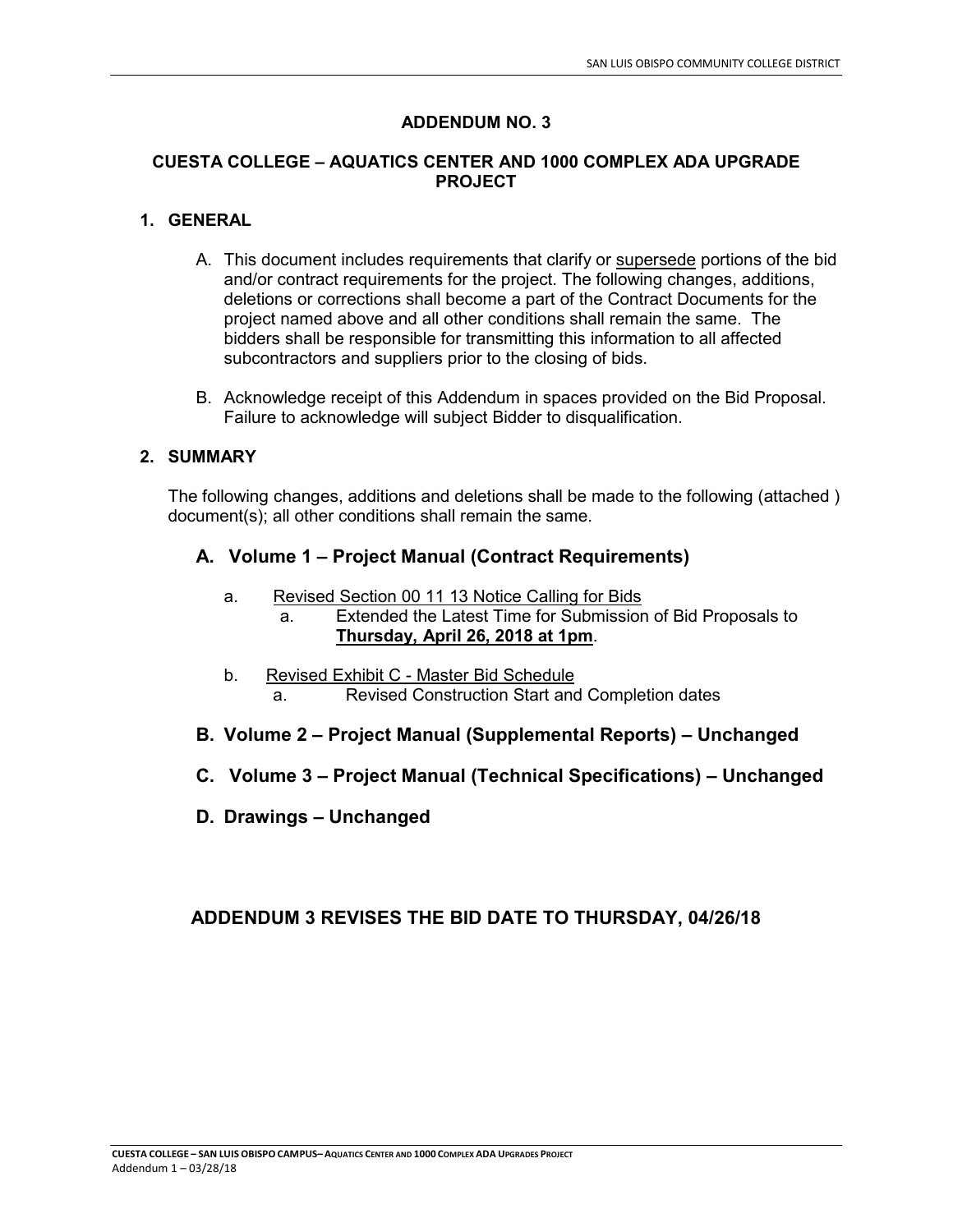## **NOTICE CALLING FOR BIDS**

#### Updated 03/28/18 - Addendum 1 Updated 04/11/18 – Addendum 3

| <b>DISTRICT</b>                | <b>SAN LUIS OBISPO COUNTY COMMUNITY COLLEGE</b><br><b>DISTRICT</b>                                                                                     |
|--------------------------------|--------------------------------------------------------------------------------------------------------------------------------------------------------|
| <b>PROJECT DESCRIPTION</b>     | <b>CUESTA COLLEGE - SAN LUIS OBISPO CAMPUS</b><br>AQUATICS CENTER AND 1000 COMPLEX ADA<br>(AMERICANS WITH DISABILITIES ACT) UPGRADES<br><b>PROJECT</b> |
| <b>LATEST TIME/DATE FOR</b>    | $1:00$ P.M.                                                                                                                                            |
| <b>SUBMISSION OF BID</b>       | Tuesday, April 03, 2018                                                                                                                                |
| <b>PROPOSALS</b>               | Thursday, April 12, 2018                                                                                                                               |
|                                | Thursday, April 26, 2018                                                                                                                               |
| <b>LOCATION FOR SUBMISSION</b> | <b>CUESTA COLLEGE, SAN LUIS OBISPO CAMPUS</b>                                                                                                          |
| OF BID PROPOSALS               | <b>C/O BLACH CONSTRUCTION - SCOTT WALLACE</b>                                                                                                          |
|                                | <b>HIGHWAY 1 - BUILDING 7400</b>                                                                                                                       |
|                                | SAN LUIS OBISPO, CA 93403                                                                                                                              |
|                                | (408) 886-3694                                                                                                                                         |
| <b>LOCATION FOR OBTAINING</b>  | <b>Bid and Contract Documents are available for</b>                                                                                                    |
| <b>BID AND CONTRACT</b>        | electronic download for a non-refundable payment of                                                                                                    |
| <b>DOCUMENTS</b>               | \$25.00 to ASAP Reprographics. Hard Copies may be                                                                                                      |
|                                | purchased by registered planholders directly from                                                                                                      |
|                                | ASAP Reprographics. Select the Cuesta College icon                                                                                                     |
|                                | at https://www.cuestabids.com/jobs/public                                                                                                              |
|                                | <b>ASAP Reprographics</b>                                                                                                                              |
|                                | 495 Morro Bay, CA 93442                                                                                                                                |
|                                | Vicki Marlin (805)772-6921                                                                                                                             |
|                                | vicki@asapreprographics.com                                                                                                                            |
|                                |                                                                                                                                                        |
|                                | For additional assistance contact KATHI ROBINSON                                                                                                       |
|                                | KATHI.ROBINSON@BLACH.COM (805)550-7647                                                                                                                 |
|                                |                                                                                                                                                        |

**NOTICE IS HEREBY GIVEN** that the SAN LUIS OBISPO COUNTY COMMUNITY COLLEGE DISTRICT (District), acting by and through its Board of Trustees, will receive up to, but not later than the above-stated date and time, sealed Bid Proposals from for the Contract for the Work generally described as:

**SAN LUIS OBISPO CAMPUS – AQUATICS CENTER AND 1000 COMPLEX ADA UPGRADES PROJECT to include but not be limited to:** 

- **1) Removal and replacement of existing 50 meter competition pool, 25 yard teaching pool, and pool deck. Replacement of the pools and chemical equipment and piping, and all other associated work as indicated in the contract and bid documents.**
- **2) ADA upgrades to buildings 1000, 1100, 1200, 1300 and 1400 as indicated in the contract and bid documents.**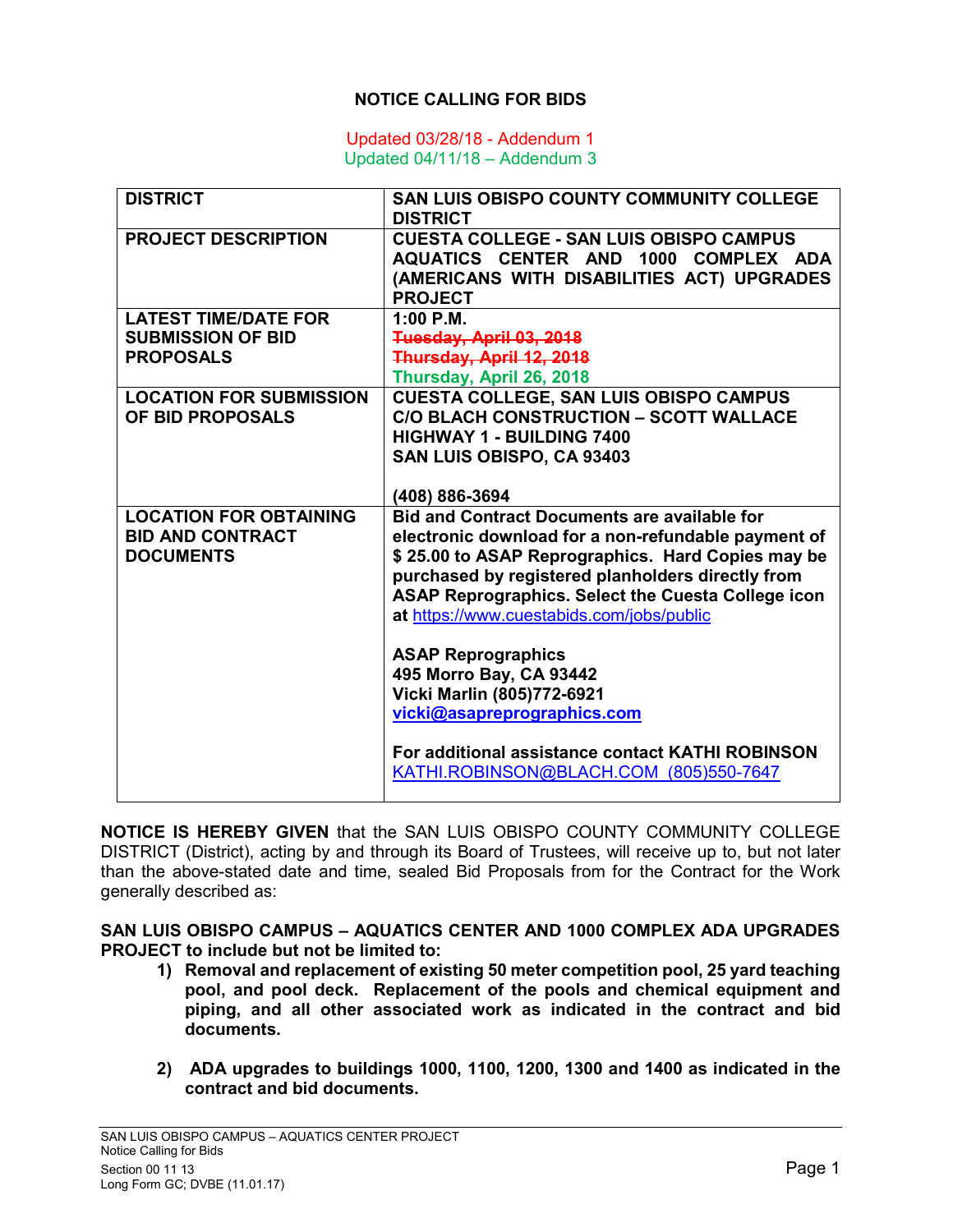- 1. Submittal of Bid Proposals. All Bid Proposals must be submitted on forms furnished by the District at or prior to the last time for submission of Bid Proposals and the District's opening of Bid Proposals.
- 2. Bid and Contract Documents. The Bid and Contract Documents are available for electronic download for a non-refundable payment of \$25.00 plus applicable sales tax to ASAP Reprographics. Select the Cuesta College icon at https://www.cuestabids.com/jobs/public to register as an official plan holder upon purchase of the project download. Hard copies of the Bid and Contract documents can be purchased by registered plan holders directly from ASAP Reprographics for the cost of printing at the location stated above. Bidder must obtain a set of Bid and Contract Documents prior to bid opening or their bid will be rejected by the District as non-responsive. While the Bid and Contract Documents may be available through other Planrooms or sites, the District does not guarantee the authenticity or completeness of the Bid and Contract Documents obtained from such other Planrooms or sites
- 3. Project Planholder List. The District's Project Planholder List will be compiled exclusively through ASAP Reprographics online plan room. All registered Project Planholders will receive e-mails from the District and ASAP advising of any and all Project Addenda. Addenda will be posted and available for download in the ASAP/Cuesta College Online Planroom and may be purchased directly from ASAP Reprographics.
- 4. Documents Accompanying Bid Proposal. Each Bid Proposal shall be submitted with the following documents. All information or responses of a Bidder in its Bid Proposal and other documents accompanying the Bid Proposal shall be complete, accurate and true; incomplete, inaccurate or untrue responses or information provided therein by a Bidder shall be grounds for the District to reject such Bidder's Bid Proposal for non-responsiveness.

| <b>Bid Security</b>            | Verification of Workman's Compensation      |
|--------------------------------|---------------------------------------------|
| <b>Subcontractors List</b>     | <b>Statement of Bidder's Qualifications</b> |
| <b>Non-Collusion Affidavit</b> | <b>DIR Registration Verification</b>        |

- 5. Prevailing Wage Rates. The Contractor and all Subcontractors performing any portion of the Work shall pay not less than the applicable prevailing wage rate for the classification of labor provide by their respective workers in prosecution and execution of the Work. During the Work and pursuant to Labor Code §1771.4(a)(4), the Department of Industrial Relations shall monitor compliance with prevailing wage rate requirements and enforce the Contractor's prevailing wage rate obligations. Visit http://www.dir.ca.gov/dlsr/statistics research.html for additional information.
- 6. Contractor's License Classification. In accordance with the provisions of California Public Contract Code §3300, the District requires that Bidders possess, at the time of submission of a Bid Proposal, at the time of award of a Contract and at all times during the Work, the classification(s) of California Contractors Licenses: **General Building Contractor B License (with C-53 licensed subcontractor) or C-53 Swimming Pool Contractor License.**
- 7. Bidder and Subcontractors DIR Registered Contractor Status. Each Bidder must be a DIR Registered Contractor when submitting a Bid Proposal. The Bid Proposal of a Bidder who is not a DIR Registered Contractor when the Bid Proposal is submitted will be rejected for nonresponsiveness. All Subcontractors identified in a Bidder's Subcontractors' List must be DIR Registered contractors at the time the Bid Proposal is submitted.
- 8. Contract Time. Substantial Completion of the Work shall be achieved within the time set forth in Contract Documents after the date for commencement of the Work established in the Notice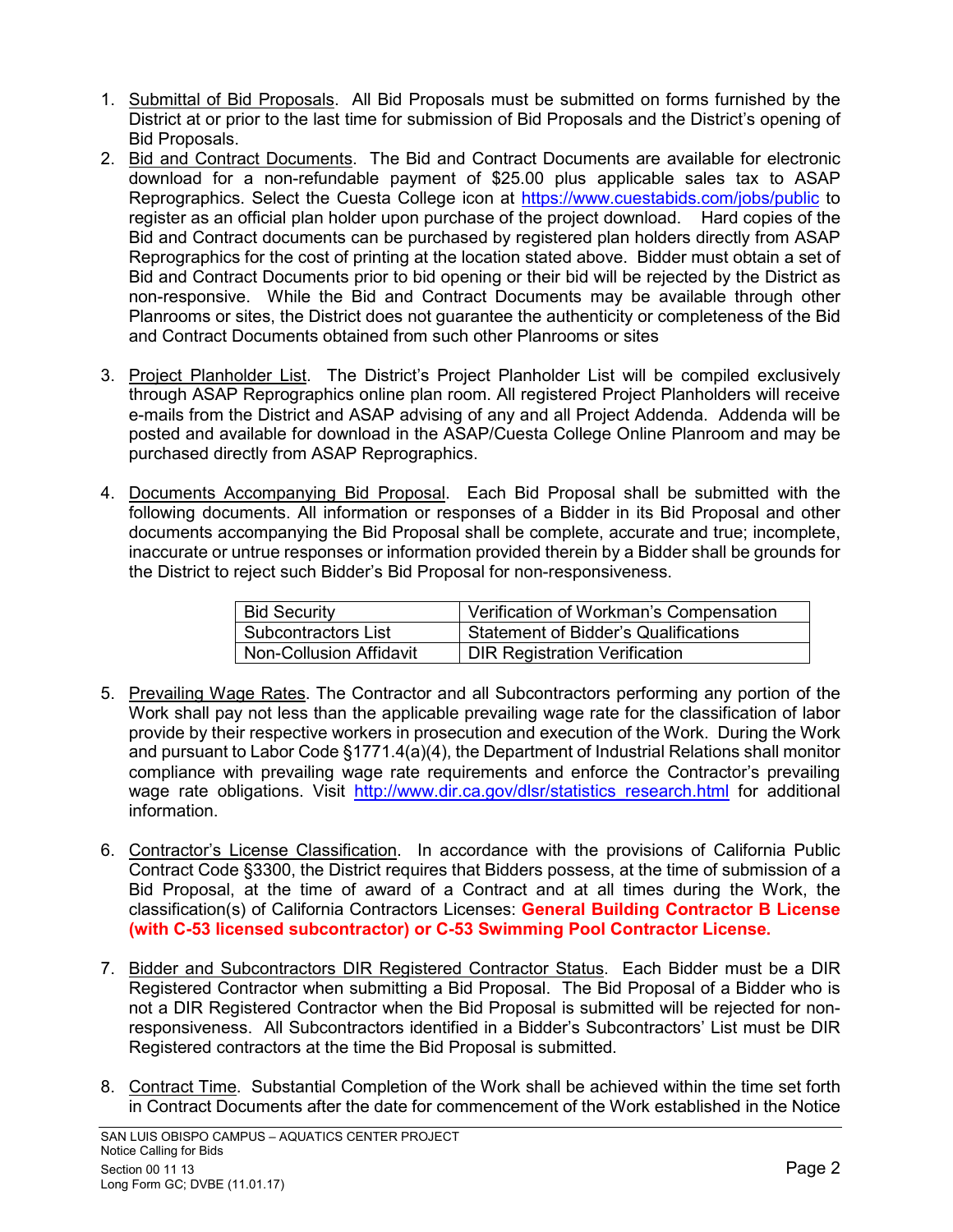to Proceed issued by the District. Failure to achieve Substantial Completion within the Contract Time will result in the assessment of Liquidated Damages as set forth in the Contract.

- 9. Disabled Veteran Business Enterprises ("DVBE") Participation Goal. Pursuant to Military & Veterans Code §999.2, the District has established a Good Faith Participation Goal for DVBEs of three percent (3%) of the value of the Work. The District's DVBE DVBE Participation Goal Policy is set forth in the Contract Documents. The responsible Bidders submitting the three (3) lowest priced responsive Bid Proposals shall submit to the District, within the time established in the DVBE Policy, DVBE Worksheets establishing achievement of the DVBE Participation Goal or Good Faith Efforts to achieve the DVBE Participation Goal.
- 10. Bid Security. Each Bid Proposal shall be accompanied by Bid Security in an amount equal to TEN PERCENT (10%) of the maximum amount of the Bid Proposal, inclusive of any additive Alternate Bid Item(s). Failure of any Bid Proposal to be accompanied by Bid Security in the form and in the amount required shall render such Bid Proposal to be non-responsive and rejected by the District.
- 11. Payment Bond; Performance Bond. Prior to commencement of the Work, the Bidder awarded the Contract shall deliver to the District a Payment Bond and a Performance Bond issued by a California Admitted Surety in the form and content included in the Contract Documents each of which shall be in a penal sum equal to One Hundred Percent (100%) of the Contract Price.
- 12. Pre-Bid Inquiries. Bidders may submit pre-bid inquiries or clarification requests. Bidders are solely and exclusively responsible for submitting such inquiries or clarification requests not less than FIVE (5) days prior to the scheduled closing date for the receipt of Bid Proposals. The District will not respond to any bidder inquiries or clarification requests, unless such inquiries or clarification requests are submitted timely to: scott.wallace@blach.com cc: kathi.robinson@blach.com.
- 13. No Withdrawal of Bid Proposals. Bid Proposals shall not be withdrawn by any Bidder for a period of thirty (30) days after the opening of Bid Proposals. During this time, all Bidders shall guarantee prices quoted in their respective Bid Proposals.
- 14. Job-Walk. The District will conduct a Non-Mandatory Job Walk on Tuesday, March 20, 2018, beginning at 10:00 AM. Bidders are to meet at Cuesta College San Luis Obispo Campus Pool Deck for the Job Walk.
- 15. Waiver of Irregularities**.** The District reserves the right to reject any or all Bid Proposals or to waive any irregularities or informalities in any Bid Proposal or in the bidding.
- 16. Award of Contract. The Contract for the Work, if awarded, will be by action of the District's Board of Trustees to the responsible Bidder submitting the lowest priced responsive Bid Proposal. If the Bid Proposal requires Bidders to propose prices for Alternate Bid Items, the District's selection of Alternate Bid Items, if any, for determination of the lowest priced Bid Proposal and for inclusion in the scope of the Contract to be awarded shall be in accordance with the Instructions for Bidders.

/s/ SAN LUIS OBISPO COUNTY COMMUNITY COLLEGE DISTRICT

Advertisement publication dates: Friday, March 09, 2018, Tuesday, March 13, 2018, and Friday, March 16, 2018.